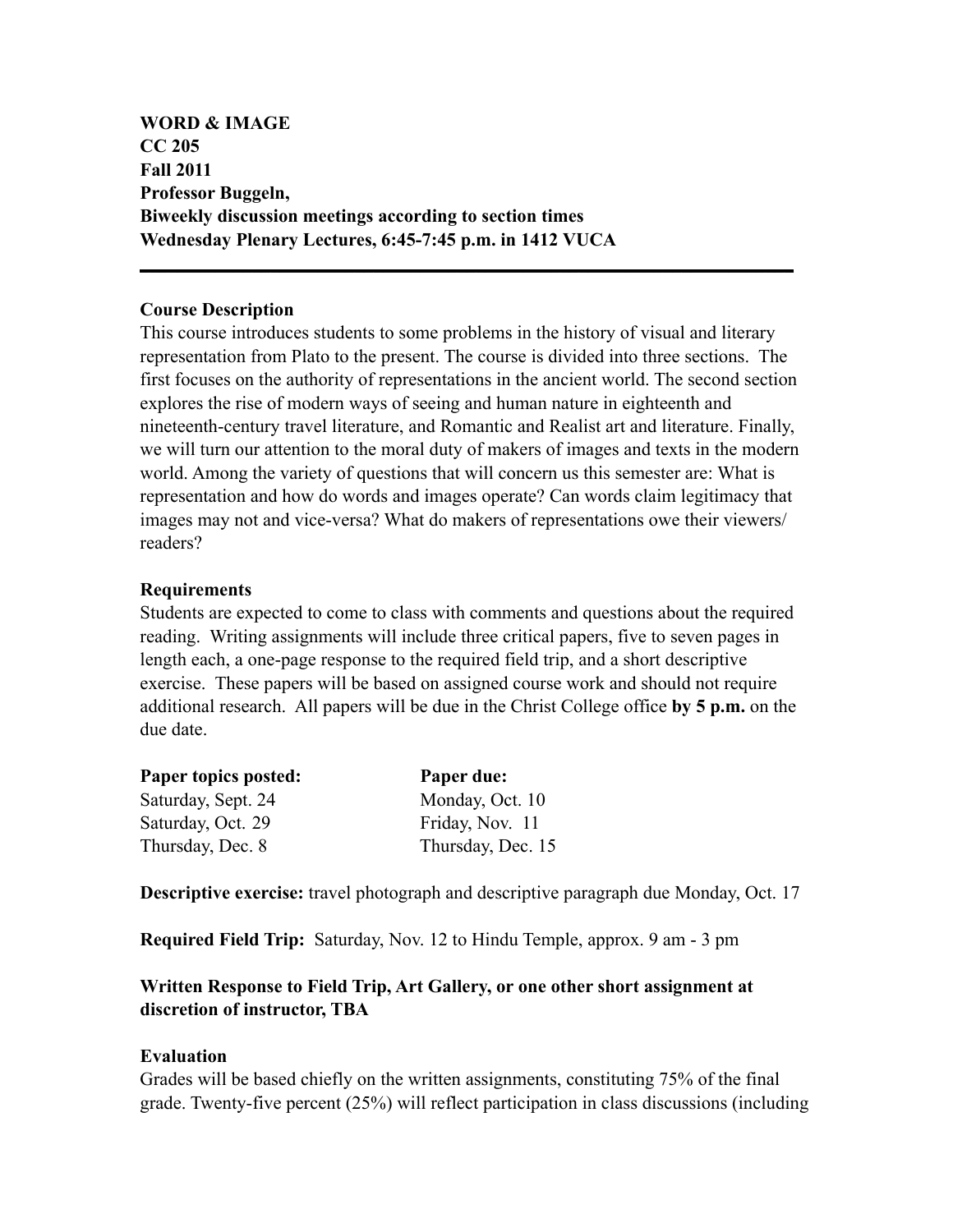activities and short assignments). *Paper extensions will not be granted except in rare instances and must be arranged ahead of time with instructor*.

*The Honor Code must be observed at all times throughout this course.* 

#### **Required Films:**

- Monday, Sept. 19: *The Mission* (1986) 7:00 p.m. in 140 Mueller
- Monday, Oct. 17: *War Photographer* (2001) 7:00 p.m. in 140 Mueller
- Monday, Nov. 28: *The Truman Show* (1998) 7:00 p.m. in 140 Mueller
- Wednesday, Nov. 30: *The Little Mermaid* (1989) (regular Wed. plenary time)

### **Special CC Symposium:**

Thursday, Oct. 20: Dr. Karla Britton, Yale School of Architecture, "Contemporary Religious Architecture in the Middle East"

# **Required Texts for Purchase:**

- Plato, *The Republic*, 2nd ed, tr.G.M.A. Grube. Hackett Publishing Company, 1992.
- Shusako Endo, *Silence*, tr. William Johnston. Taplinger, 1980.
- William Blake, *Songs of Innocence and Experience* (1794).
- John Berger, *Ways of Seeing*. Penguin, 1972.
- Susan Sontag, *Regarding the Pain of Others*. Picador, 2004.
- Joe Sacco, *Palestine*. Fantagraphics Books, 2001.

### *Additional readings available on Blackboard unless otherwise noted*

### **Plenary Schedule:**

| Wed., Aug. 24  | Introduction (Buggeln)                                             |
|----------------|--------------------------------------------------------------------|
| Wed., Aug. 31  | Plato (Prof. Upton)                                                |
| Wed, Sept. 7   | Images, Icons, and Idolatry in the Christian Tradition I (Buggeln) |
| Wed., Sept. 14 | Images, Icons, and Idolatry II (Buggeln)                           |
| Wed., Sept. 21 | Discussion of Mission (faculty)                                    |
| Wed., Sept. 28 | William Blake (Danger)                                             |
| Wed., Oct. 5   | Nineteenth-Century Ways of Seeing (Buggeln)                        |
| Wed., Oct. 19  | The Realist Impulse (Graber)                                       |
| Thurs. Oct. 20 | CC Symposium, Karla Britton                                        |
| Wed., Oct. 26  | Our Image of War (Graber)                                          |
| Wed., Nov. 2   | Visual Information in the Modern World (Buggeln)                   |
| Wed., Nov. 9   | Hinduism speaker TBA                                               |
| Wed., Nov. 16  | Title TBA (Cartoonist and Pastor Jim Wetzstein)                    |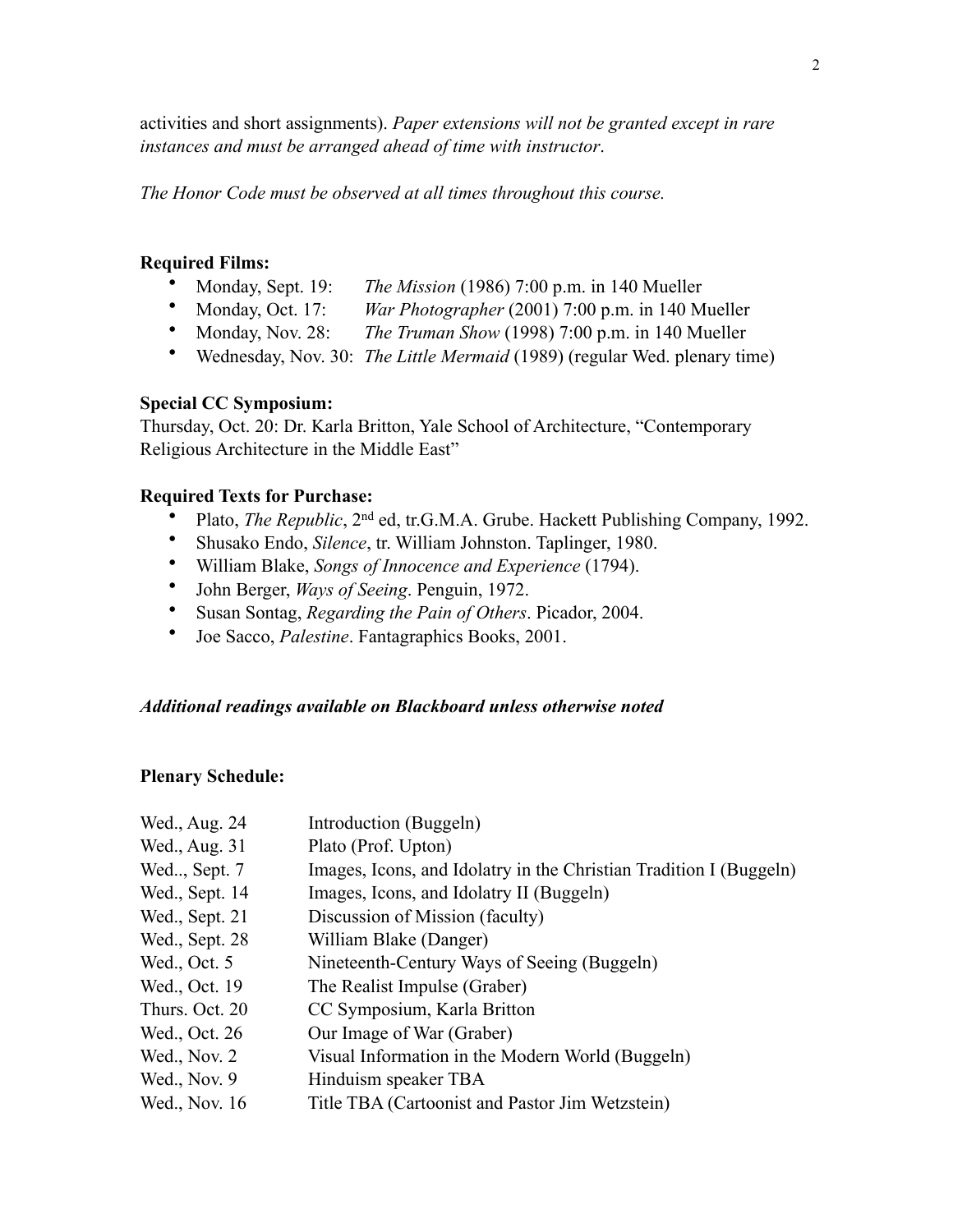| Wed., Nov. 30 | Showing of Disney's Little Mermaid |
|---------------|------------------------------------|
| Wed., Dec. 7  | Disney (Miller)                    |

#### **Word and Image Fall 2010: Reading Assignments**

1. Week of August 22

Reading: 1. Course Introduction 2. W.J.T. Mitchell, *Picture Theory*, pp. 1-6; "Representation" in Lentricchia and McLaughlin, eds., *Critical Terms for Literary Study*, 11-22; Kevin Kelly, "Becoming Screen Literate" (New York Times, Nov. 23, 2008)

Wednesday Plenary: Introduction (Buggeln)

2. Week of Aug. 29 Reading: 1. *Republic*, pp. 32-80 2. *Republic*, pp. 174-212, 264-79

Wednesday Plenary: Plato (Upton)

3. Week of Sept. 5

Reading: 1. John of Damascus, *On the Divine Images*, Treatise I 2. Luther, selections from "Against the Heavenly Prophets in the Matter of Images and Sacraments" (1525); Calvin, *Institutes of the Christian Religion*, Book One, XI: 1-16, XII: 1-3, Book Four, X: 28-30, XIV: 3-5.

Wednesday Plenary: Images, Icons, and Idolatry in the Christian Tradition I (Buggeln)

4. Week of Sept. 12 Reading: 1. Endo, *Silence*, vii-xviii, 3-46, Ignatius, *Spiritual Exercises* (excerpt) 2. *Silence*, 47-100

Wednesday Plenary: Images, Icons, and Idolatry II (Buggeln)

5. Week of Sept. 19 Reading: 1. *Silence*, 101-91 2. Discussion of *The Mission*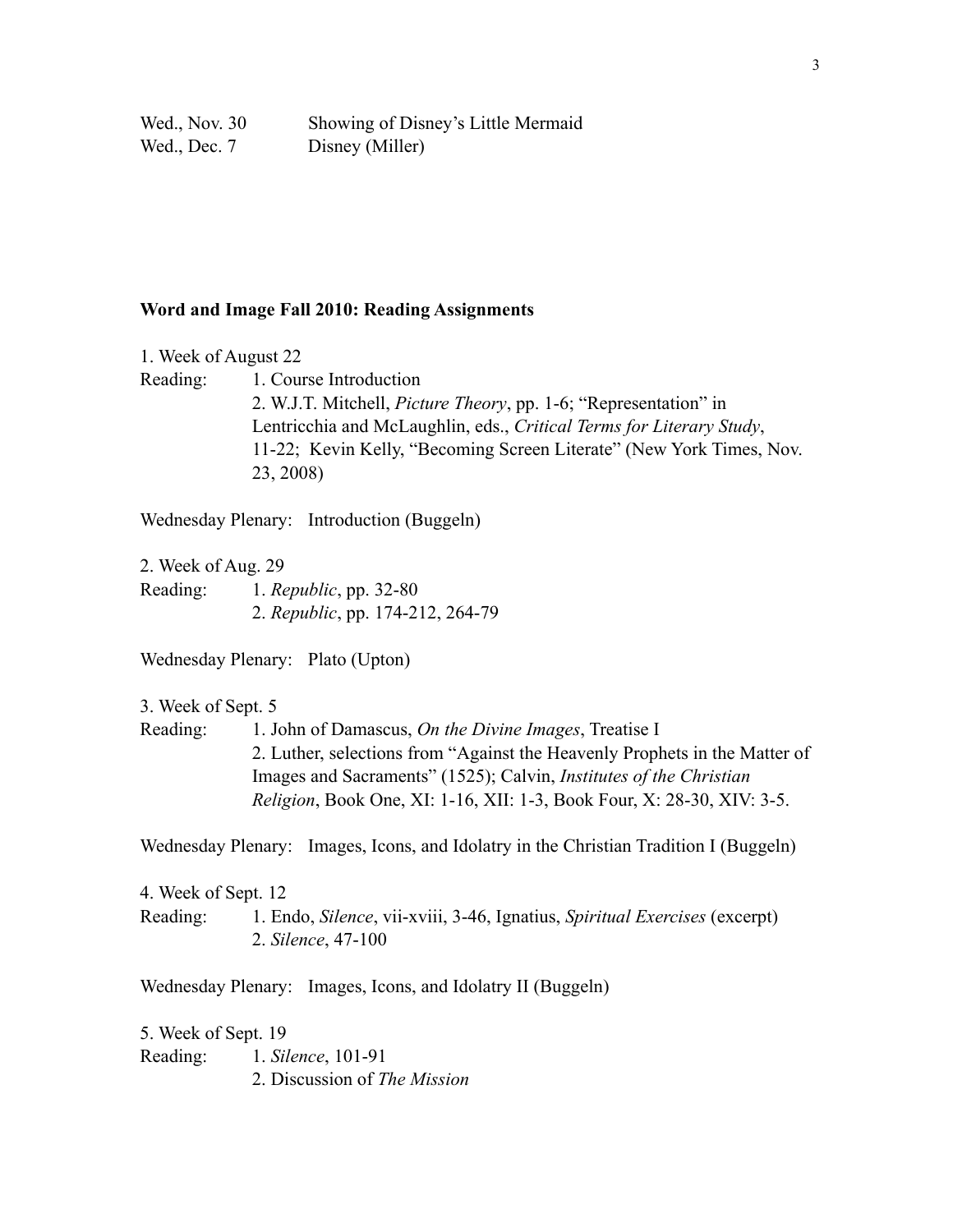Monday Film: *The Mission*

Wednesday Plenary: Discussion of *The Mission* (faculty)

6. Week of Sept. 26 *Reading:* 1. William Blake, *Songs of Innocence* 2. William Blake, *Songs of Experience*

Wednesday Plenary: William Blake (Danger)

7. Week of Oct. 3

Reading: 1. Edmund Burke, Excerpts from *A Philosophical Inquiry into the Origin of Our Ideas of the Sublime and the Beautiful* (1756-7); Thomas Cole, *Essay on the American Scenery.* 2. Tourism: James Buzard, "The Grand Tour and After (1660-1840) in *The Cambridge Companion to Travel Writing*, 37-52; Francis Trollope, *Domestic Manners of the Americans* (1832), Preface, chapters 1 and 10; De Toqueville, *Democracy in America* (1837), chapter 1; Equiano, *Interesting Narrative of the Life of Olaudah Equiano* (1794), chapters 2 and 3.

Wednesday Plenary: "Nineteenth-Century Ways of Seeing" (Buggeln)

8. Week of Oct. 10

Reading: 1. Rebecca Harding Davis, *Life in the Iron Mills*

*Fall Break NO WEDNESDAY PLENARY*

9. Week of Oct. 17

Monday Film: *War Photographer*

Reading: 1. Discussion of film *War Photographer* 2. Jacob Riis, selections from *How the Other Half Lives*

Wednesday Plenary: "The Realist Impulse" (Graber)

10. Week of Oct. 24

Reading: 1. Sontag, *Regarding the Pain of Others,* 3-58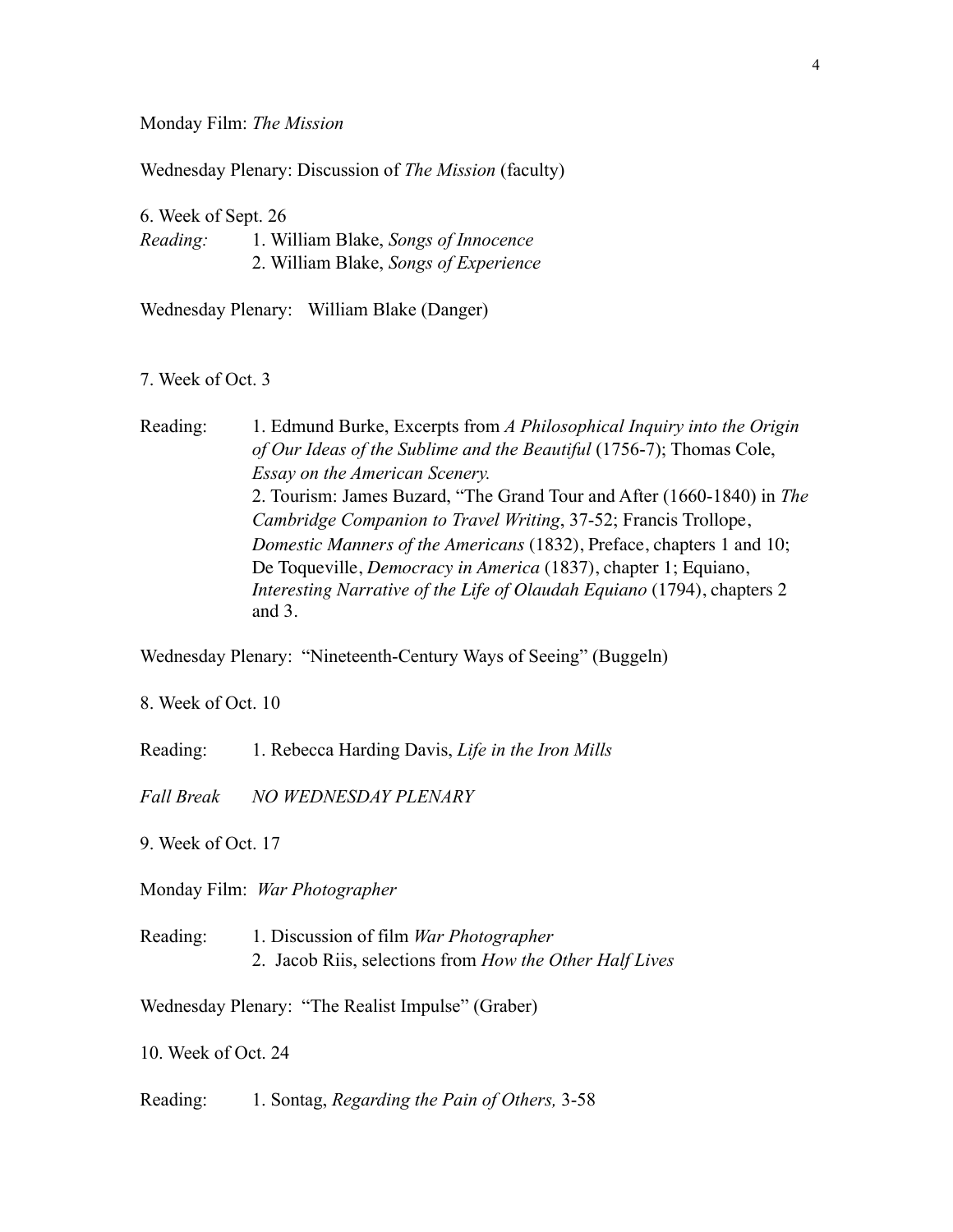### 2. Sontag, 59-126

Wednesday Plenary: "Our Image of War" (Graber)

11. Week of Oct. 31

Reading: 1. Berger, *Ways of Seeing*, 7-64 2. Berger, *Ways of Seeing*, 83-154

Wednesday Plenary: Visual Information in the Modern World (Buggeln)

12. Week of Nov. 7: Architecture and visual practice

Readings: 1. Diana Eck, *Darsan*, Chs. 1-2, pp. 3-58. 2. *Darsan,* Afterword, pp. 77-92.

Wednesday Plenary: TBA

### **Saturday, Nov. 12: Field Trip to Hindu Temple**

13. Week of Nov. 14 Reading: 1. McCloud, "The Vocabulary of Comics"; Art Spiegelman, *Maus I*, Ch. 1 Sacco, *Palestine*, Ch. 1-2 2. Sacco, *Palestine*, Chs. 3-5; *Maus I,* chs. 4-6

"Word and Image: Guest lecture by Pastor/Cartoonist Jim Wetzstein, title TBA

*--Thanksgiving Recess--*

14. Week of Nov. 28 Monday: View film *The Truman Show*

Reading: 1. *Palestine*, Chs. 6-9 2. Jean Baudrillard, "Simulacra and Simulations"; Umberto Eco, "Travels in Hyperreality"

Wednesday Plenary: Watch "Little Mermaid"

15. Week of Dec. 5 Reading: 1. "The Little Mermaid" by Hans Christian Andersen